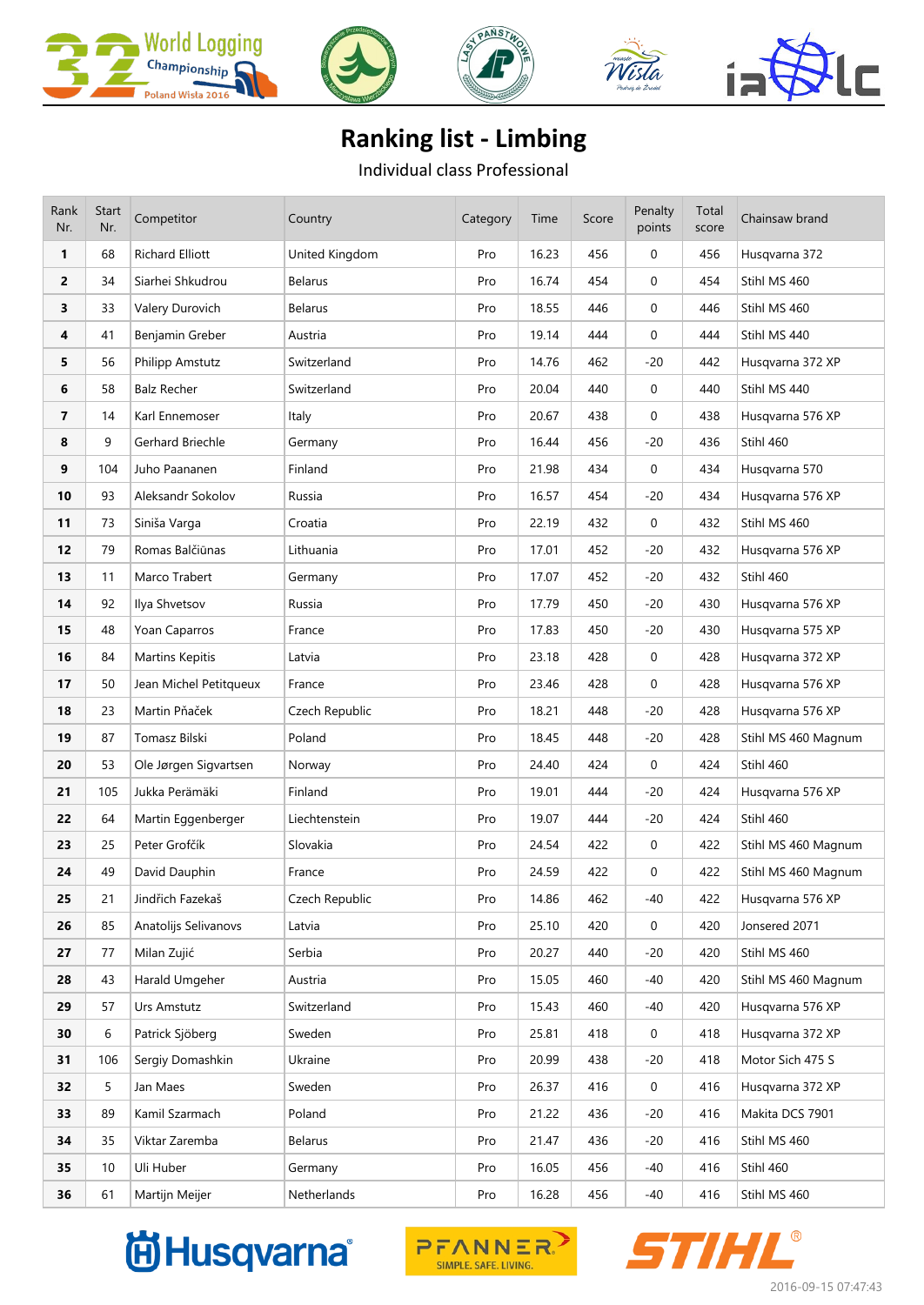









| Rank<br>Nr. | Start<br>Nr.   | Competitor             | Country        | Category | Time  | Score | Penalty<br>points | Total<br>score | Chainsaw brand      |
|-------------|----------------|------------------------|----------------|----------|-------|-------|-------------------|----------------|---------------------|
| 37          | 52             | Ole Harald L. Kveseth  | Norway         | Pro      | 22.20 | 432   | $-20$             | 412            | Stihl 460           |
| 38          | 72             | Predrag Šolaja         | Croatia        | Pro      | 22.42 | 432   | $-20$             | 412            | Stihl MS 460        |
| 39          | 42             | Markus Herzog          | Austria        | Pro      | 17.08 | 452   | -40               | 412            | Jonsered CS 2171    |
| 40          | 22             | Josef Kučera           | Czech Republic | Pro      | 17.14 | 452   | -40               | 412            | Husqvarna 372 XP    |
| 41          | 99             | Taavi Ehrpais          | Estonia        | Pro      | 17.25 | 452   | -40               | 412            | Husqvarna 576 XP    |
| 42          | 95             | Robert Čuk             | Slovenia       | Pro      | 17.48 | 452   | $-40$             | 412            | Husqvarna 372 XP    |
| 43          | 15             | lagor Toninelli        | Italy          | Pro      | 17.79 | 450   | -40               | 410            | Jonsered CS 2171    |
| 44          | 60             | Arian Essenstam        | Netherlands    | Pro      | 18.47 | 448   | -40               | 408            | Husqvarna 576 XP    |
| 45          | 39             | Róbert Rittlinger      | Hungary        | Pro      | 28.98 | 406   | 0                 | 406            | Stihl MS 460        |
| 46          | 83             | Gatis Brencis          | Latvia         | Pro      | 19.07 | 444   | $-40$             | 404            | Husqvarna 372 XPG   |
| 47          | 103            | Vesa Kurki             | Finland        | Pro      | 19.14 | 444   | -40               | 404            | Jonsered 2071       |
| 48          | 27             | Jaroslav Perveka       | Slovakia       | Pro      | 19.30 | 444   | -40               | 404            | Dolmar PS-7900      |
| 49          | 37             | János Gerőcs           | Hungary        | Pro      | 24.60 | 422   | $-20$             | 402            | Husqvarna 576 XP    |
| 50          | 38             | István Juhász          | Hungary        | Pro      | 20.70 | 438   | -40               | 398            | Stihl MS 460        |
| 51          | 13             | Massimiliano Biemmi    | Italy          | Pro      | 16.22 | 456   | -60               | 396            | Husqvarna 576 XP    |
| 52          | 26             | Jaroslav Kukuc         | Slovakia       | Pro      | 16.48 | 456   | -60               | 396            | Stihl MS 460        |
| 53          | 97             | Damir Pelko            | Slovenia       | Pro      | 26.52 | 414   | $-20$             | 394            | Husqvarna 372 XP    |
| 54          | 96             | Boštjan Kobe           | Slovenia       | Pro      | 27.27 | 412   | $-20$             | 392            | Husqvarna 576 XP    |
| 55          | 62             | <b>Hubert Peters</b>   | Netherlands    | Pro      | 23.70 | 426   | -40               | 386            | Stihl MS 460        |
| 56          | 46             | Maeda Tomohiro         | Japan          | Pro      | 19.06 | 444   | -60               | 384            | Husqvarna 576 XP    |
| 57          | 80             | Tadas Guzevičius       | Lithuania      | Pro      | 29.63 | 402   | $-20$             | 382            | Husqvarna 576 XPG   |
| 58          | 29             | Miquel Casas López     | Spain          | Pro      | 25.12 | 420   | -40               | 380            | Stihl MS 460 Magnum |
| 59          | 91             | Aleksandr Mallat       | Russia         | Pro      | 20.41 | 440   | -60               | 380            | Stihl MS 460 Magnum |
| 60          | 75             | Goran Bojanić          | Serbia         | Pro      | 20.98 | 438   | -60               | 378            | Stihl MS 460        |
| 61          | 81             | Gediminas Stasiūnas    | Lithuania      | Pro      | 20.99 | 438   | $-60$             | 378            | Husqvarna 576 XP    |
| 62          | 108            | Sergii Zhuravel        | Ukraine        | Pro      | 26.26 | 416   | -40               | 376            | Stihl MS 461        |
| 63          | 69             | Peter Fox              | United Kingdom | Pro      | 26.51 | 414   | -40               | 374            | Stihl MS 460        |
| 64          | 100            | Tõnu Reinsalu          | Estonia        | Pro      | 22.24 | 432   | -60               | 372            | Jonsered CS 2171    |
| 65          | 101            | Sulev Tooming          | Estonia        | Pro      | 23.00 | 428   | $-60$             | 368            | Stihl 460 Magnum    |
| 66          | 88             | Roman Szala            | Poland         | Pro      | 23.99 | 426   | -60               | 366            | Makita DCS 7901     |
| 67          | 54             | Øystein Koht-Norbye    | Norway         | Pro      | 18.61 | 446   | -80               | 366            | Stihl 460           |
| 68          | 76             | Darko Ivanović         | Serbia         | Pro      | 25.12 | 420   | -60               | 360            | Husqvarna 576 XP    |
| 69          | 18             | Andre Kreins           | Luxembourg     | Pro      | 31.00 | 396   | -40               | 356            | Stihl 460           |
| 70          | 30             | Francisco Masague Mola | Spain          | Pro      | 31.33 | 396   | -40               | 356            | Stihl MS 460 Magnum |
| 71          | 65             | Marc Gantenbein        | Liechtenstein  | Pro      | 28.71 | 406   | -60               | 346            | Stihl 460           |
| 72          | 45             | Kudo Kenichi           | Japan          | Pro      | 34.17 | 384   | -40               | 344            | Husqvarna 576 XP    |
| 73          | 71             | Davor Ivanković        | Croatia        | Pro      | 24.86 | 422   | -80               | 342            | Stihl MS 460        |
| 74          | 67             | Mark Edwards           | United Kingdom | Pro      | 24.90 | 422   | $-80$             | 342            | Husqvarna 372 XP    |
| 75          | $\overline{7}$ | Johan Tallqvist        | Sweden         | Pro      | 30.65 | 398   | -60               | 338            | Husqvarna 576 XP    |

## **尚Husqvarna**